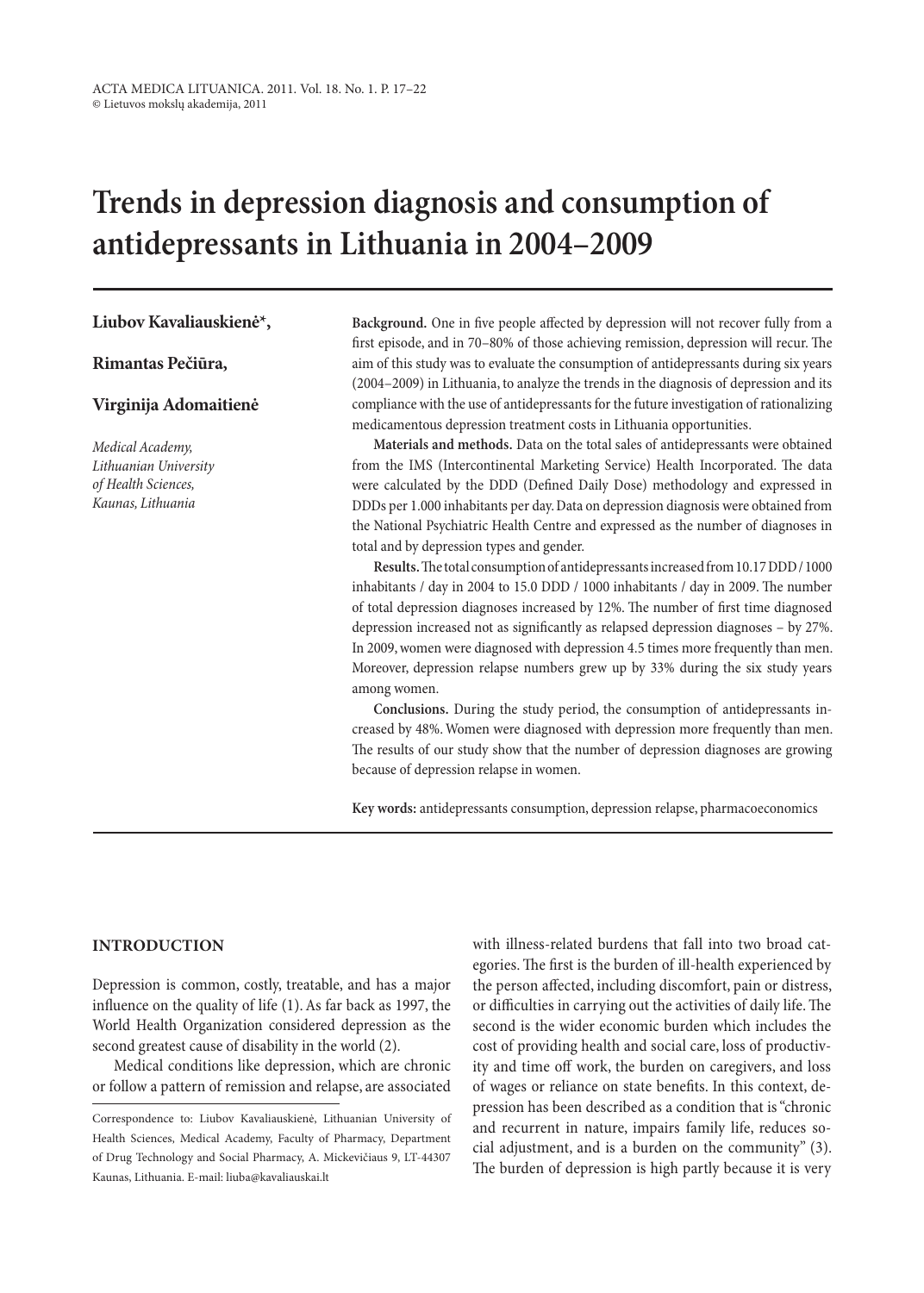common. The National Institute for Health and Clinical Excellence estimates that 9.8% of presons 16 to 65 years old in the UK are suffering from mixed depression and anxiety (4). One in five people affected by depression will not recover fully from a first episode, and in 70–80% of those achieving remission, depression will recur at least once. The long-term recurring nature of depression magnifies its wider economic burden (5, 6).

In recent years, an increasing number of cases of recurrent depression is recorded, which greatly increases the overall number of patients with this disease. The number of suicides also increases together with the spreading depression; e. g., 59 thousand of people killed themselves because of the impact of depression in 2006 in the whole Europe (7).

The use of antidepressants has increased in all Western countries during the past 15–20 years. The defined daily dosages were developed as a tool for presenting drug consumption figures and have been used for many years in drug utilization studies where they are useful for both national and international comparisons of drug consumption and the evaluation of long-term trends in drug use. In Finland, the increase between 1990 and 2006 was nearly 8-fold (8), i. e. from 7.09 defined daily doses (DDD) expressed for 1 000 inhabitants a day in 1990 to 55.47 DDDs in 2006. Similar trends have been reported elsewhere (9). Although the consumption of antidepressants at the population level has increased notably, population-based studies with all psychotropics and antidepressants in particular suggest that increased prescribing may not have markedly improved the mental health of the population. In Scotland, for example, national development targets have already been made for reducing the increase in antidepressant use. On the other hand, underutilization of antidepressants among the depressed remains a constant concern since epidemiological evidence shows that depressive individuals do not receive the care they need. Further, the impact of antidepressant utilization rates on suicides is discussed (10).

The aim of this study was to assess the antidepressant consumption patterns in six years (2004–2009) in Lithuania, to analyze their use within different antidepressant groups, trends in the diagnosis of first-time and relapsed depression and their compliance with antidepressant sales for the future investigation of the possibilities to rationalize the costs of medicamentous treatment of depression in this country.

## **Materials and methods**

Data on the total sales of antidepressant drugs in all Lithuanian regions over six years (2004–2009) were obtained from the IMS (Intercontinental Marketing Service) Health Incorporated. The data were retrieved as units of antidepressant drugs and their costs. The system and use were quantified in terms of defined daily doses (DDDs).

The most widely accepted method for measuring medicine consumption is the defined daily dose (DDD). This method was adopted by the World Health Organization (WHO) more than 20 years ago as a means to standardize drug utilization research among countries (11). The DDD theoretically corresponds to the average daily maintenance dose for a drug's major indication. The WHO has defined and periodically updates the DDD for most antibiotics available in the United States; these definitions are available free of charge on the Internet (12).The DDD / 1000 patient-days measurement has its limitations. For example, the DDD values are based on typical dosages for adult populations with the normal renal function. In institutions with large populations of children or patients undergoing dialysis, traditional DDD measurements may not accurately mirror the patient-level use of medicines (13). Occasionally, the DDDs do not reflect common dosages utilized in specific institutions or doses actually dispensed (14).

The defined daily dosages were developed as a tool for presenting drug consumption figures and have been used for many years in drug utilization studies where they are useful for both national and international comparisons of drug consumption and the evaluation of long-term trends in drug use (15). Drug consumption figures serve as a basis for the identification and evaluation of factors influencing the level of drug use.

Data were calculated by the DDD methodology and expressed in DDDs per 1.000 inhabitants per day. The DU95% was used as the quality indicator of drug prescribing. The number of drugs contributing to 95% of sales as a proportion of the total number was calculated for each year.

Data on depression diagnoses were obtained from the National Psychiatric Health Centre and expressed in total diagnoses and by depression types and gender.

#### **Results**

The total consumption of antidepressant drugs in Lithuania increased by 48% in six years (from 10.17DDD/1000 inhabitants / day in 2004 to 15.10 DDD / 1000 inhabitants / day in 2009) (Fig. 1).

Changes of consumption within antidepressant classes in six years (2004–2009) are the following (Fig. 1):

• the proportion of consumption of TCAs declined by 42% (from 2.03 to 1.18 DDD / 1000 inhabitants / day);

• the consumption of SSRIs showed a pronounced increase of 45% (from 6.38 to 9.25 DDD / 1000 inhabitants / day); therefore, SSRIs were the most widely used antidepressants;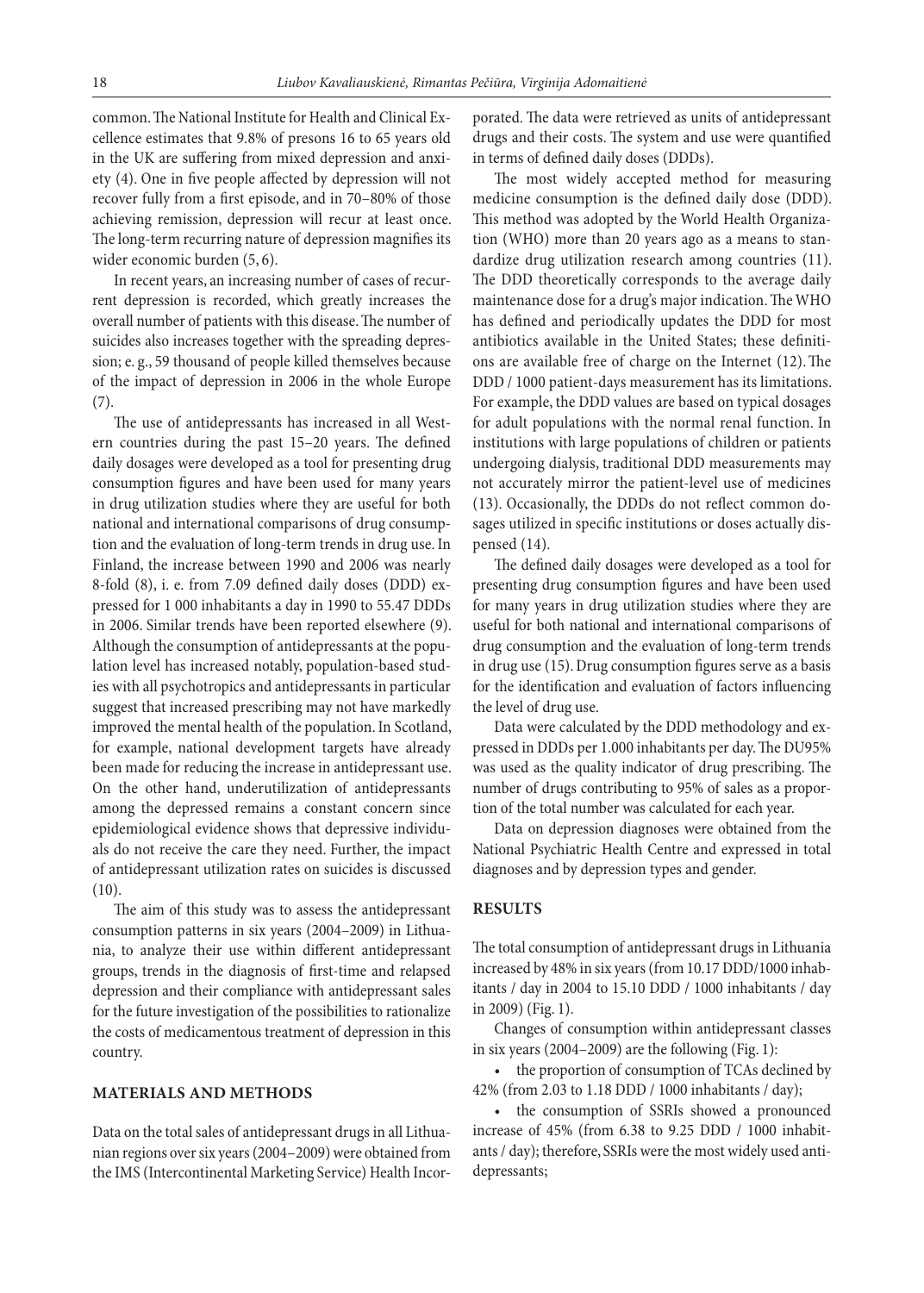• the consumption of newest drugs classified as"other antidepressants" increased significantly (almost three times) over the study period (from 1.61 to 4.63 DDD / 1000 inhabitants / day). However, this is associated with the expanded use of mirtazapine, tianeptine, buproprion and venlafaxine as in 2004 buproprion and venlafaxine have appeared in the antidepressants segment;

• there were modest changes in the consumption of lithium.

A comparison of the proportions of different antidepressant classes has shown that the proportion of SSRIs remained almost the same (62%), although their consumption has increased, while the proportion of other (newer) antidepressants increased almost two times and comprised 31% of the total market.

Over the study period, the consumption of sertraline remained on the top of the list. Besides, the results show that the proportion of sertraline consumption decreased from a

16.00

14.00

12.00

10.00

8.00

6.00

4.00

2.00

 $0.00$ 

2004

2005

Lithium

quarter of all antidepressants (24.5%) to 22.6%, and in parallel the proportion of amitryptiline consumption declined more than by half – from 14.33% to 6.71%. The use of paroxetine, mirtazapine and escitalopram increased, whereas the use of other SSRIs (fluoxetine, citalopram, fluvoxamine) decreased.

The number of total depression diagnoses increased from 20.381 in 2004 to 22.821 in 2009.

The number of first-time diagnosed depression (F32) grew up not as significantly as the number of relapses (F33) – from 8 300 in 2004 to10 514 in 2009 (Fig. 2).

The results show that in 2009 women were diagnosed with depression 4.5 times more frequently than men. Moreover, depression relapse numbers grew up by 33% during the study years among women, while in men the number of relapsed depression cases was almost the same (Figs. 3, 4).



2006

 $\Box$  Other

2007

 $\Box$  SSRI

2008

 $\blacksquare$  TCA

2009

**Fig. 1.** Consumption of antidepressants (total and by classes) in DDD / 1000 inhabitants / day in 2004-2009

**Fig. 2.** First-time (F32) and relapsed (F33) depression diagnoses in Lithuania in 2004–2009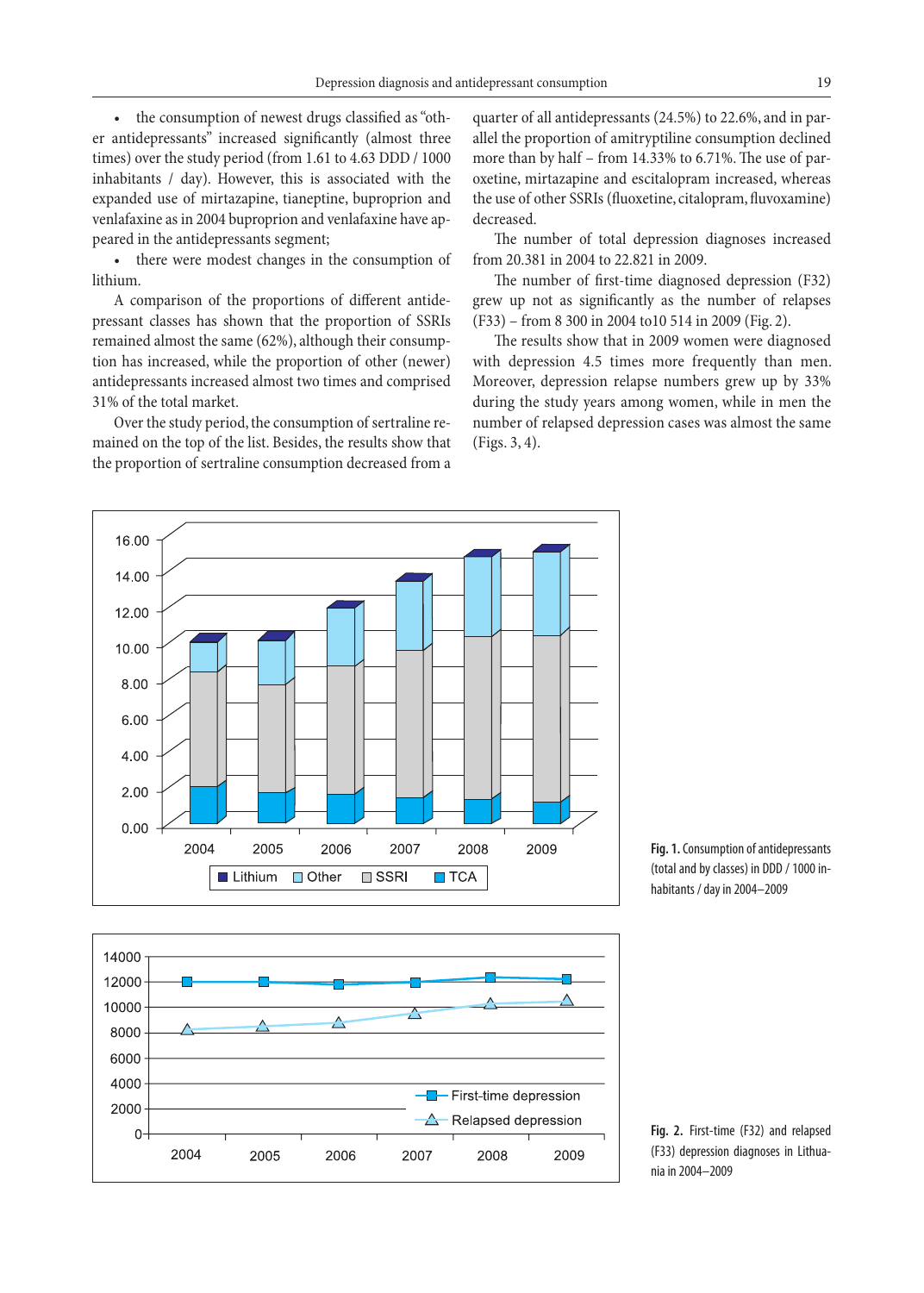



**Fig. 3.** Total depression diagnoses by gender in Lithuania, 2004–2009

**Fig. 4.** First-time and relapsed depression diagnoses by gender in Lithuania, 2004–2009

### **Discussion**

Depression and especially its relapse have a great impact on the quality of life. The results of our study show an increase in the consumption of antidepressants during 2004–2009. Does this mean that if we go back to 2004 depression treatment schemes, we would save money and get a more effective treatment? Investigations should be performed in future to test this hypothesis.

Each year there are more cases of depression diagnosed in Lithuania. The statistics of diseases demonstrates a continuously increasing number of recurrent depression diagnoses.

According to data of researchers from the University of Virginia (USA), this disorder is recurrent even for 50% of those with depression and those who have been treated. Other figures are more daunting: after a repetitive treatment of depression, about 70% of patients and after three treatments even 90% fall into depression for the third time. Each recurring disease means that a previous treatment was unsuccessful (16).

The biggest impact on consumption growth was made by the use of SSRIs and the newest"other antidepressants". The increased use of selective serotonin reuptake inhibitors and other nontricyclic antidepressants is probably related to their better tolerability, an improved risk-to-benefit ratio and lower toxicity in case of overdosage. The proportion of different antidepressants classes also surprises: during studied six years the proportion of SSRIs remained almost the same, while the proportion of newer "other" antidepressants grew up almost two times. Over the study period, the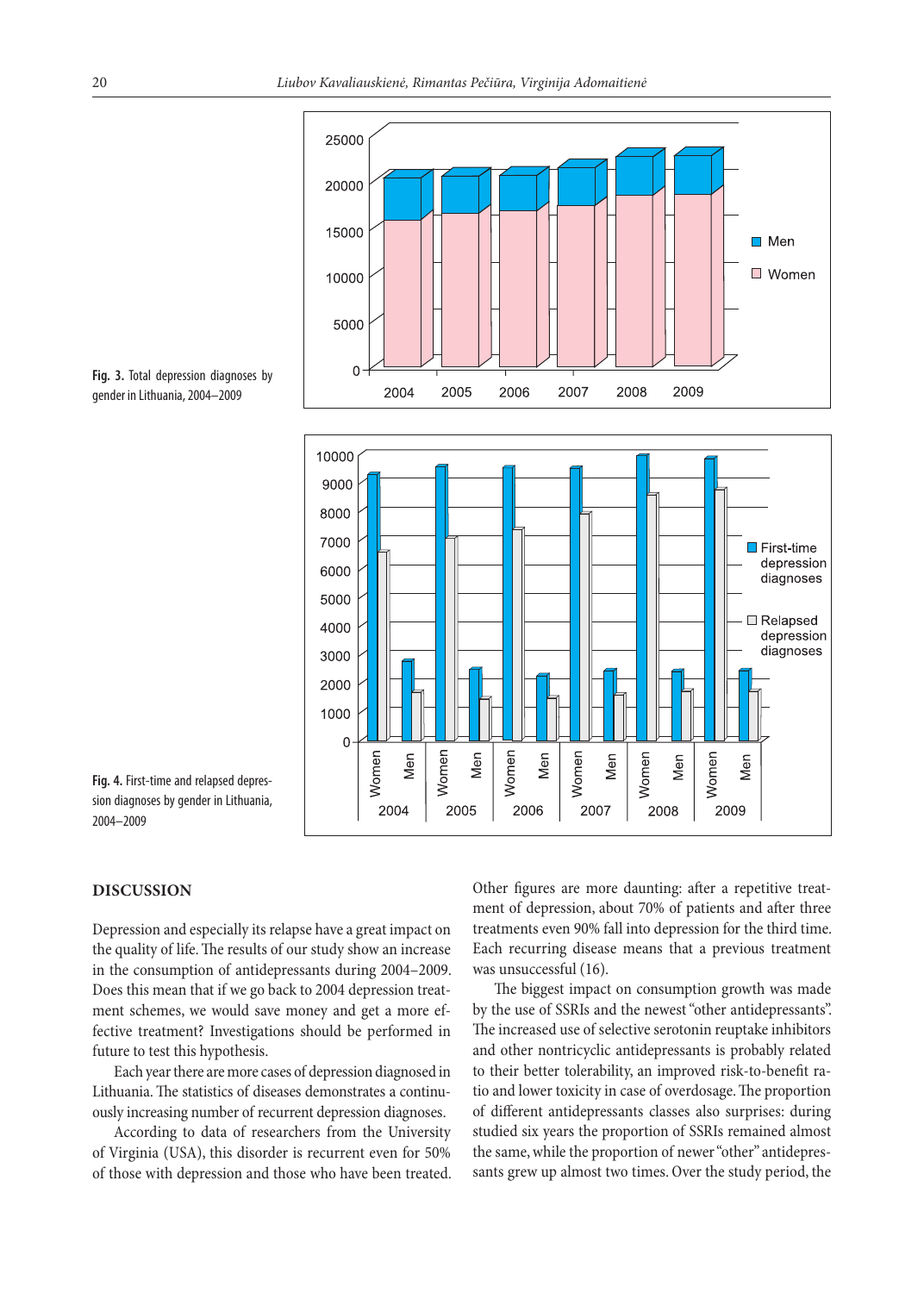consumption of sertralin remained on the top of the antidepressant consumption list, followed by the newest antidepressants such as paroxetine, mirtazapine and escitalopram. In this situation, a hypothesis arises that the reason for depression relapse growth may be the consumption of modern and newest medicines.

Also, the results show that women were diagnosed with depression more frequently than men. Moreover, depression relapse numbers in women increased drastically.

These data are consistent with data on a higher prevalence of depression in females (17–19). However, women do not experience more mental diseases than men; they are simply more prone to depression and anxiety, whereas men are more likely to have addictive disorders and personality disorders (20). The effects of stress, violence, poverty, inequality, sexism, care giving, relational problems, low selfesteem, and ruminative cognitive styles probably increase vulnerability to depression in women (21). Predictive factors for depression include previous depression, feeling out of control or overwhelmed, chronic health problems, traumatic events in childhood or young adulthood, lack of emotional support, lone parenthood, and low sense of mastery (22). Special considerations are required for analyzing the risk factors influencing the women's physical health (23).

Our results confirm the findings reported in the literature that there is a gender gap in depression across Europe. Socioeconomic factors as well as family-related characteristics moderate the relationship between gender and depression. The largest gender differences in depression were found in a number of Southern European and in certain Eastern European countries (24).

The impact of depression on society has not yet been assessed in Lithuania. This disease carries a considerable epidemiological impact and is often both misdiagnosed and mistreated; depression imposes an enormous burden on society, resulting from its high prevalence, under-diagnosis and under-treatment. Depression implies many costs and consequences, including a decreased quality of life for patients and their families, high morbidity and mortality, and substantial economic losses (25).

Thus, as regards depression and other major chronic illnesses, it is important to consider the global disease management. Hence, a proper use of all the remedies available to date can really improve not only the clinical but also the economic component of the management of patients suffering from depression, thus producing global savings for the health system (26).

## **Conclusions**

The increasing consumption of antidepressants and the growing numbers of depression diagnoses induce the necessity of a deeper analysis of the causes of this disease – physiological, psychological, social ones. Results of a comparison of the first-time and relapsed depression diagnoses are surprising: the level of first-time depression diagnoses remains almost the same, whereas relapsed depression numbers grow up significantly in all years of the study. The results of our study show that the number of depression diagnoses increases because of depression relapse in women.

Additional studies should be carried out in order to assess the true economic burden of depression treatment and especially the impact of its relapse on society.

> Received 07 February 2011 Accepted 28 February 2011

#### **References**

- 1. Pirraglia P, Rosen A, Hermann R, Olchanski N, Neumann P. Cost-utility analysis studies of depression management: a systematic review. Am J Psychiatry. 2004 Dec; 161: 2155–62.
- 2. Murray C, Lopez A. Alternate projections of mortality and disability by cause 1990–2020: global burden of disease study. Lancet. 1997; 349: 1498–504.
- 3. Klerman G, Weissman M. The course, morbidity, and costs of depression. Arc Gen Psychiatry. 1992; 49: 831–4.
- 4. National Institute for Health and Clinical Excellence. Depression: managing depression in primary and secondary care. Clinical Guideline. 23; Full Guideline. London. British Psychological Society & The Royal College of Psychiatrists, 2004. http://www.nice.org.uk/guidance/index.jsp?action=download &o=29617 accessed 19/11/2007.
- 5. Wells K, Stewart A, Hays R, Burnam M. The functioning and well-being of depressed patients: results from the medical outcomes study. JAMA. 1989; 262: 914–9.
- 6. Hays R, Wells K, Sherbourne C, Rogers W, Spritzer K. Functioning and well-being outcomes of patients with depression compared with chronic general medical illnesses. Arc Gen Psychiatry. 1995; 52: 11–9.
- 7. Eurostat report on the causes of deaths in the EU (2006). http://epp.eurostat.ec.europa.eu/cache/ITY\_ OFFPUB/KS-NK-06-010/EN/KS-NK-06-010-EN.PDF (2010.08.14).
- 8. Sihvo S, Isometsa E, Kiviruusu O, Hamalainen J, Suvisaari J, Perala J et al. Antidepressant utilisation patterns and determinants of short-term and non-psychiatric use in the Finnish general adult population. J Affect Dis. 2008; 110: 94–105.
- 9. Nomesco (Nordic Medico Statistical Committee), 2004. Medicines consumption in the Nordic countries 1999– 2003. Nomesco, Copenhagen. Online access: www.nomnos.dk (2010 08 06).